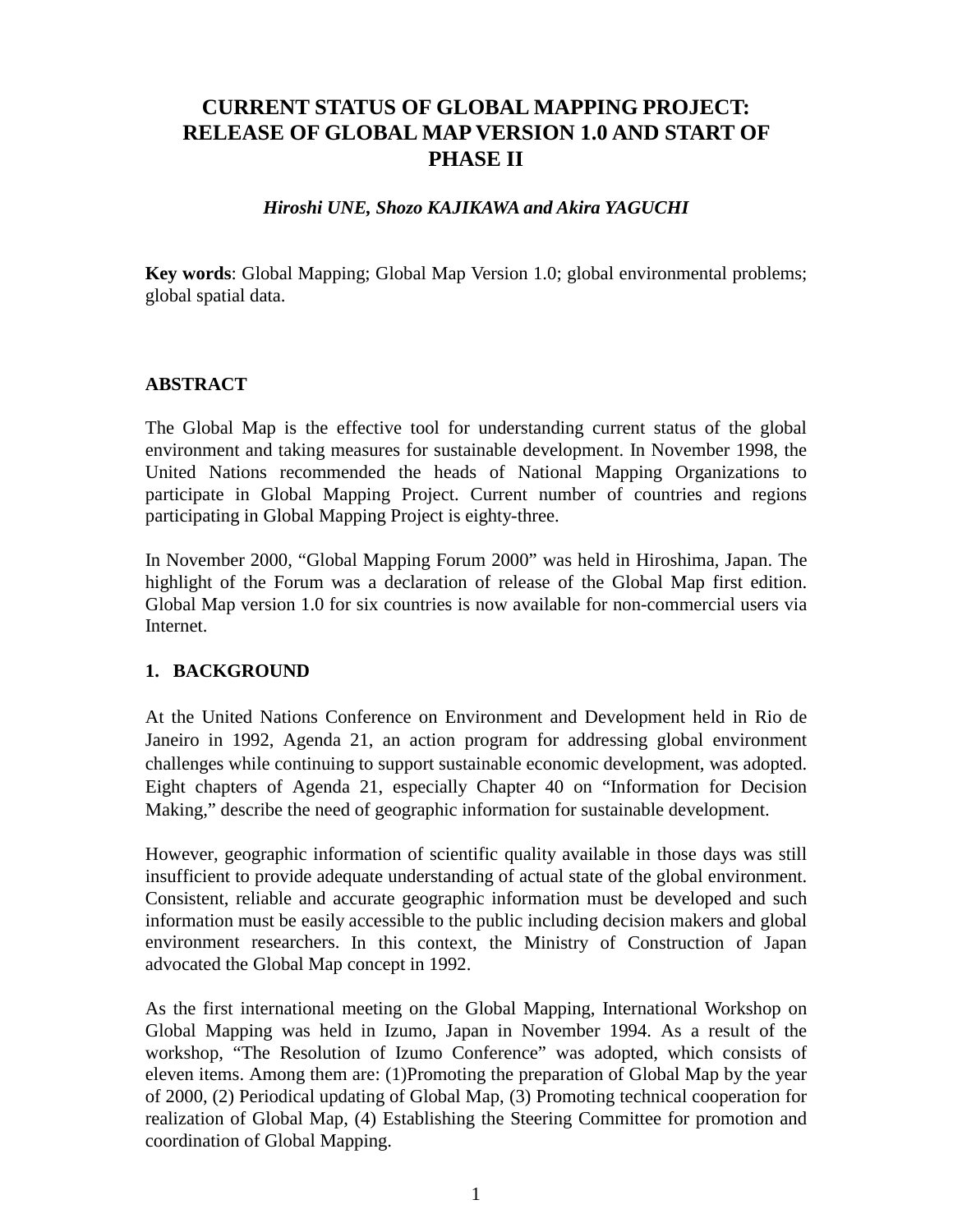The Second International Workshop on Global Mapping was held in Tsukuba, Japan in February 1996. The main objective of the workshop was to establish the International Steering Committee for Global Mapping (ISCGM). Consequently, it was resolved to establish ISCGM chaired by Prof. Estes consisting of fourteen directorates from thirteen National Mapping Organizations (NMOs), to set the secretariat of ISCGM in GSI and to appoint four advisors. The number has increased to eighteen members and seven advisors now.

Thanks to the various activities for getting international agreement implemented by ISCGM and related organizations, the need of the Global Map for addressing global environmental issues has been well confirmed among international community, particularly at the United Nations. The paragraph 112 of the "Program for the further implementation of AGENDA21," adopted document of UN General Assembly, June 1997, states "A supportive environment needs to be established … to facilitate public access to information on global environment issues … using … such tools as geographic information systems and video transmission technology, including Global Mapping."

### **2. CONCEPT AND CONTENTS OF GLOBAL MAP**

ISCGM defined the Global Map as "a group of global geographic data sets of known and verified quality with consistent specifications, which is a common asset of mankind with scientific quality for world-wide distribution at marginal cost." This definition clarifies three basic and important ideas about Global Map: i) global coverage; ii) consistent specifications; and iii) easy accessibility.

#### (1) Global coverage

Most countries have national mapping organizations for mapping programs to ensure base map coverage of their own countries. Likewise, it is necessary to have global coverage of geo-spatial information to provide baseline data sets of our planet. To detect changes of the earth, frequent update of the data is also important. As for spatial resolution, Global Map has one-kilometer resolution on the ground.

#### (2) Consistent specifications

Better understanding of the earth sometimes requires direct comparison between one part to the other part of the world. However, if the geodetic datum, mapping accuracy, classification criteria etc. are not consistent worldwide, accurate understanding of the state of the earth may not be realized. For example, total area of forest or desert would be different if the classification criteria are not consistent between countries or regions.

#### (3) Easy accessibility

Even though global geo-spatial information is developed with consistent specifications, it would be almost useless unless it is made widely available to the international community and used among different sectors of the society. There exist a few data sets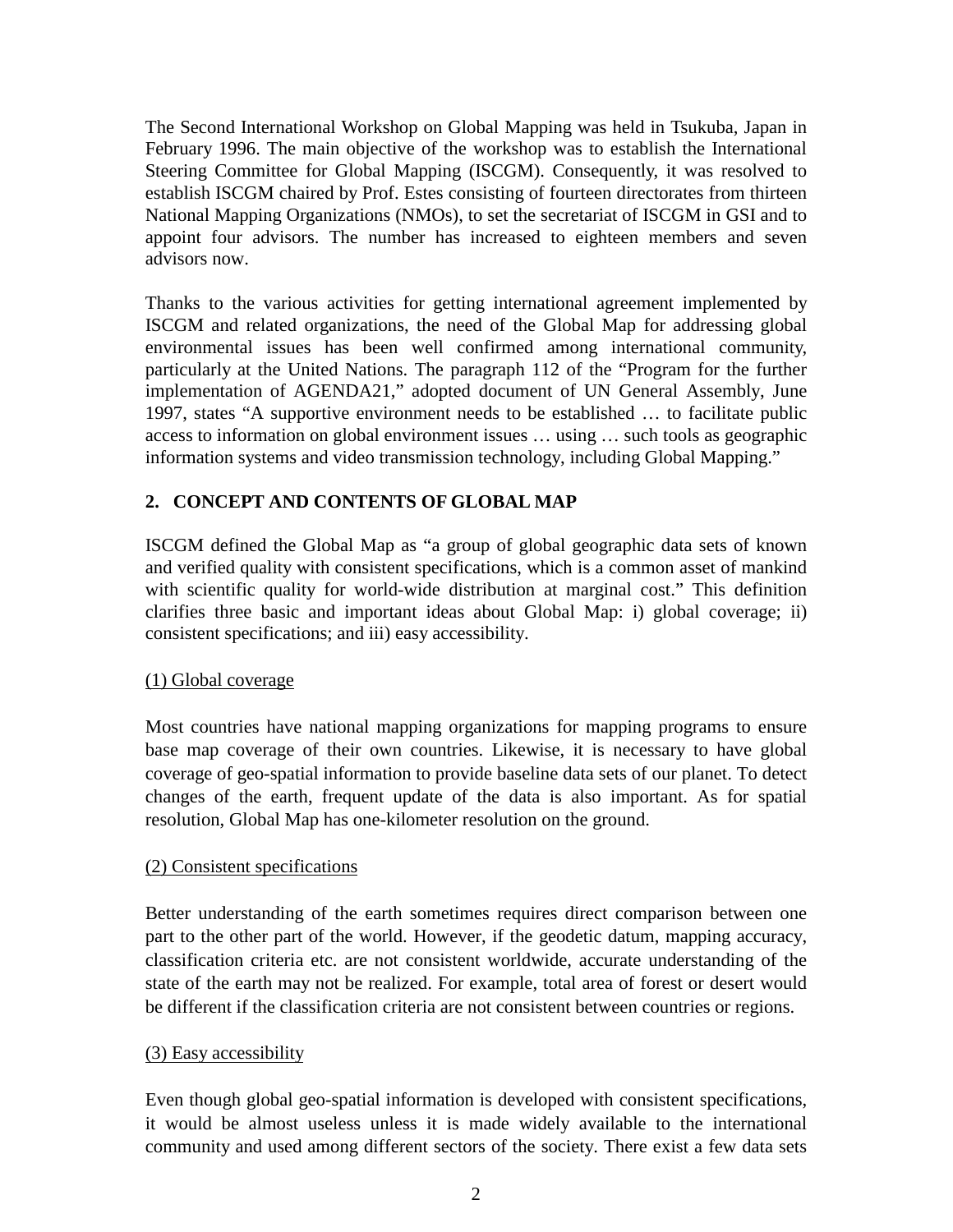whose distribution is prohibited or limited to a specific community due to national security, political sensitivities and other reasons. Similar to the idea of national digital geo-spatial data framework, the Global Map should be open to the public and distributed at marginal cost. The spatial resolution of one kilometer on the ground would cause little concern for national security, as we are anticipating sub-meter pixel resolution imagery from commercial high-resolution satellites.

### **3. INTERNATIONAL STEERING COMMITTEE FOR GLOBAL MAPPING**

ISCGM was established to realize and enhance Global Mapping project in February 1994. It had 14 members and 5 advisors. Number of participants has increased to 18 members and 7 advisors now. Eighteen members are the heads of National Mapping Organizations of Australia, Bangladesh, Canada, China, France, Iran, Japan, Kenya, Republic of Korea, Malaysia, New Zealand, Niger, South Africa, United Kingdom and U.S.A. and representatives from SCAR and EuroGeographics as well as Prof. J. E. Estes, the Chairman of ISCGM. Advisors are representatives from international organizations and academic institutions such as UN, UNEP, UNU and ICA. ISCGM has three working groups to discuss more detailed plans. WG1 works for development of strategic action plan, WG2 for specifications, and WG3 works for data policy.

ISCGM has held following seven meetings since its establishment to discuss action plan, specifications, data policy etc. for smooth implementation of Global Mapping Project;

- First ISCGM Meeting in February 1996 in Tsukuba, Japan
- Second ISCGM Meeting in November 1996 in Santa Barbara, USA
- Third ISCGM Meeting in November 1997 in Gifu, Japan
- Fourth ISCGM Meeting in June 1998 in Sioux Falls, USA
- Fifth ISCGM Meeting in November 1998 in Canberra, Australia
- Sixth ISCGM Meeting in July 1999 in Cambridge, UK
- Seventh ISCGM Meeting on March 16, 2000 in Cape Town, South Africa

The next meeting is scheduled on May 25, 2001 in Cartagena, Colombia.

Complete coverage of the Global Map will only be realized by the participation of all the national mapping organizations of the world. In November 1998, the UN sent a letter of Prof. Estes, Chairperson of ISCGM, inviting each National Mapping Organizations (NMOs) of respective countries and regions to Global Mapping Project with a recommendatory letter of Mr. Habermann, Director of The UN Statistics Division, to heads of NMOs. The Global Mapping Initiative is a voluntarily based international collaboration activity. There are three levels of participation. Level A country will develop Global Map(GM) of her and other countries. Level B country will develop GM of her country. Level C country will provide data needed for development of GM. Currently, 83 countries and regions have participated in the project and 35 are now positively considering. The area covered by participated countries and regions exceeds 60% of the whole land mass and more than 80% are covered by including considering countries and regions. Member organizations participated in the project are mainly National Mapping Agencies because they have source of information of core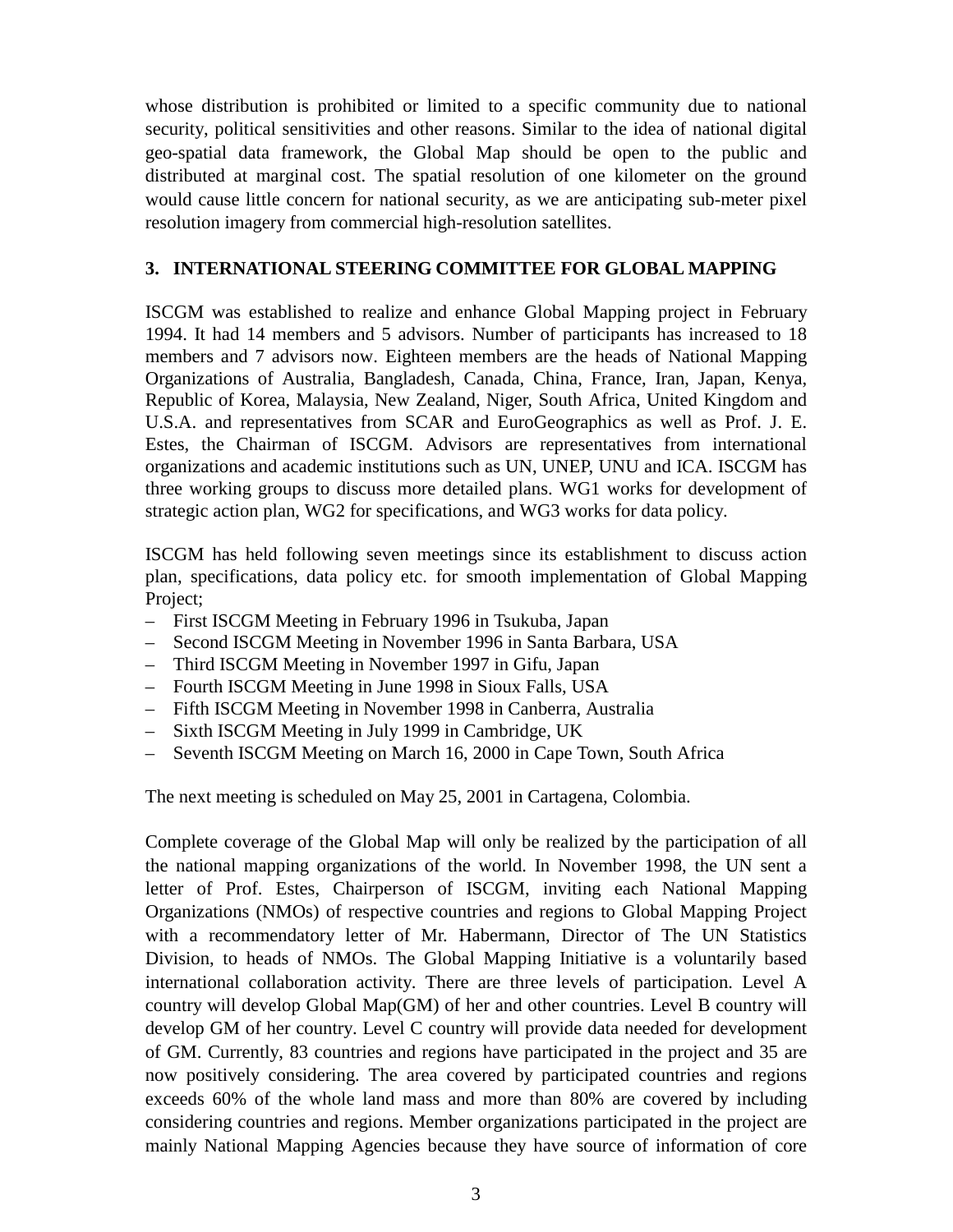geographical data as a result of their original duty. The Scientific Committee on Antarctic Research (SCAR) participated in the project and is developing GM of the Antarctic.



**Current Participation in Global Mapping Project** 

ISCGM sets the period of the first phase of the GM development to the year 2000, whose target is to make the Global Map version 1.0 available. Member organizations have been producing GM of their own territories, while GSI and USGS EROS Data Center have created global data set by converting existing global data, V-map Level 0, GLCC and GTOPO30. GSI, as a level A country, has also been developing GM of Asian countries collaborated with National Mapping Agencies of respective countries. As a result, Global Map version 1.0 for five countries was released on 28 November 2000 when the declaration was made in the Global Mapping Forum 2000 in Hiroshima. It is expected that some forty countries will complete development of GM by the time of Rio+10 conference.

#### **4. GLOBAL MAP SPECIFICATIONS**

Global Map Specifications was firstly adopted at the Fifth ISCGM Meeting in 1998 and a minor amendment was made at the Seventh ISCGM Meeting in 2000. Full text of the Global Map Specifications is available at: http://www.iscgm.org/gm-specifications11.pdf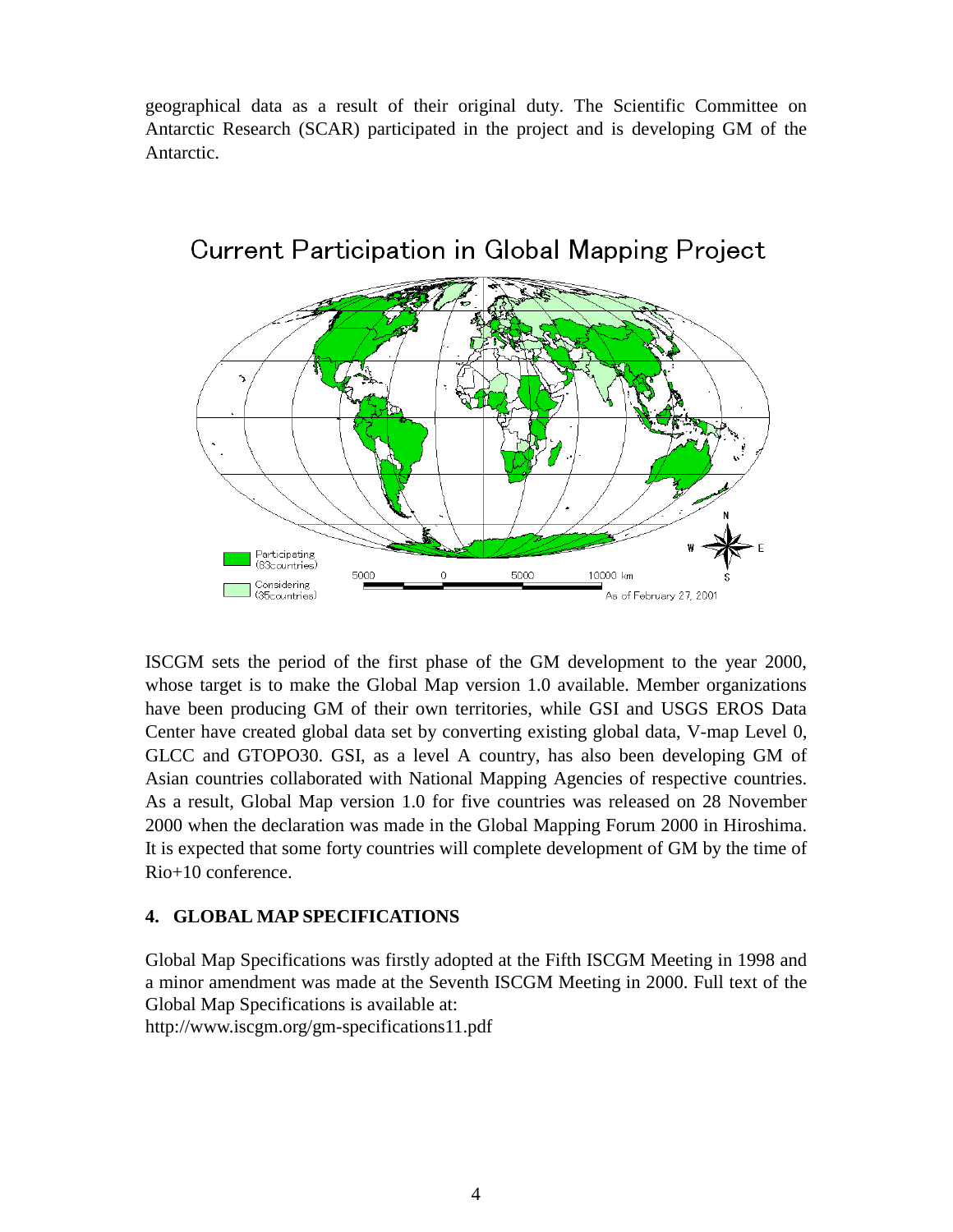### (1) Data Format

Format for vector data shall be Vector Product Format (VPF) by United States National Imagery and Mapping Agency (NIMA), and for raster data, Band Interleaved by Line (BIL) with separate header be used. The vector data consists of four layers such as transportation, boundaries, drainage and population centers, and raster data consists of elevation, vegetation, land cover and land use as well.

#### (2) Geodetic Datum and Ellipsoid

Global Map Specifications adopts combination of International Terrestrial Reference Frame 1994 (ITRF94) and the Geodetic Reference System 1980 (GRS80) ellipsoid as current world geodetic system.

### (3) Tiling

To manage the large amount of data, the Specifications adopts tiling system. Size of one tile is five degrees in latitude by five degrees in longitude in case the tile is located between zero degrees and forty degrees in latitude. There is no overlap or gap between tiles.

# **5. GLOBAL MAPPING FORUM 2000 AND RELEASE OF GLOBAL MAP VERSION 1.0**

Global Mapping Forum 2000 was held at International Conference Center Hiroshima in Hiroshima City, Japan from 28 - 30 November, 2000 getting together 250 specialists of geographic information and environmental science from 33 countries.

During the Forum, starting of provision of Global Map Ver. 1.0 was declared. At the same time, WWW server of the ISCGM became operative and provision of the Global Map data was officially started. Data started to be provided on the Internet at the time of the declaration were the Global Map Ver. 1.0 of five countries: Japan, Lao P. D. R., Nepal, Sri Lanka and Thailand. They are the data that have been completed by this time and ISCGM Secretariat got agreements on the conditions of provision. (Philippines was added in December.) Global Map Ver. 0 data, which had been converted from existing global geographic information (GTOPO30, GLCC) according to Global Map Specifications, were also released. Non-commercial users such as governmental institutions, research organizations as well as private researchers can download these data via Internet free of charge. They are accessible at the following URL: http://www.iscgm.org/

From the afternoon of the first day to the morning of the third day, 30 oral and 20 poster presentations were made. Delegates of various positions, such as representatives of the United Nations among international organizations, heads of NMOs of respective countries, researchers of academia, and representatives of international research institutes made significant presentations on the situation of the Global Map development of each country, present status of geographic information, regional development with geographic information, and application of the Global Map to disaster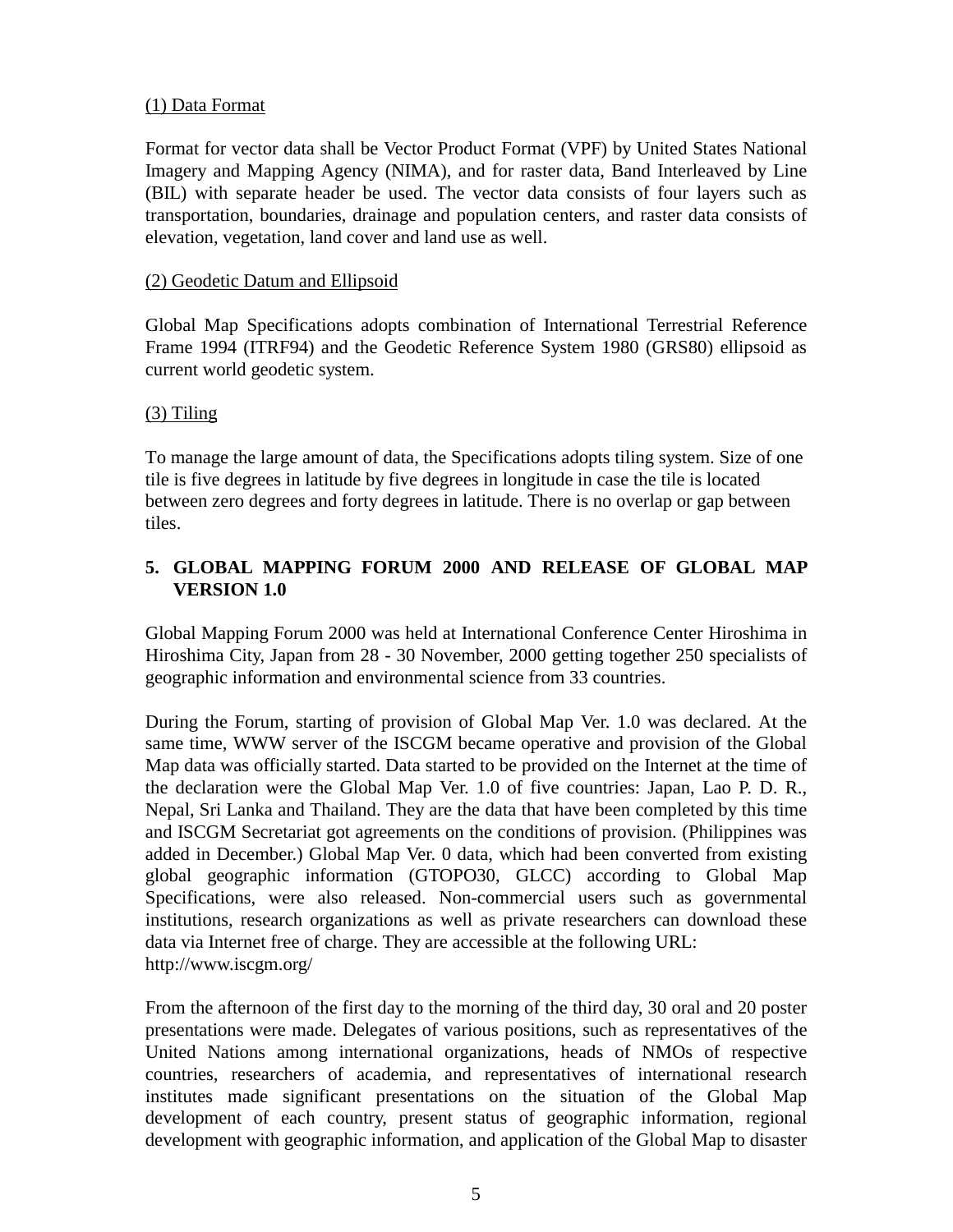mitigation and global change research. Through these presentations, strong impressions were given to the participants that the Global Mapping has become a big international project with an international attention; the Global Map has been developed firmly throughout the world; and applications of the Global Map has been started to various fields.

At Concluding Session held at the end of the Forum, "Hiroshima Statement for Global Map" was adopted unanimously. Mentioned in the Statement are: 1) to celebrate the release of Version 1.0 of the Global Map, 2) to thank 81 countries who have participated in the Global Mapping Project, 3) to encourage those countries not yet committed to join the Global Map to join, 4) that challenge is to maintain and enhance the Global Map and to implement policies that result in the widest possible access and use of the product; and 5) to appreciate the hospitality of the citizens of Hiroshima and that more sustainable and truly peaceful world through the Global Map is encouraged by tireless pursuit for peace of the citizens of Hiroshima. (see ANNEX)

# **6. GLOBAL MAP AS THE FRAMEWORK OF GLOBAL INITIATIVES**

The Global Mapping Project has originally been started to provide necessary geographic information for addressing global environmental issues. However, because of its nature that it is a set of base geographic data, it can be used for not only global environmental purposes, but also for all applications that include geographic contexts. Owing to the release of Global Map Version 1.0, it has come to attract attention from various global initiatives such as Global Spatial Data Infrastructure (GSDI), UN Geographic Information Working Group (UNGIWG), Global Information and Early Warning System (GIEWS) by FAO, Digital Earth Initiative etc. as one of the most realistic projects that provides substantial global framework dataset.

The Global Spatial Data Infrastructure (GSDI) effort is roughly defined as encompassing "the broad policy, organizational, technical and financial arrangements necessary to support trans-national or global access to geographic information." To date, GSDI activity has been principally comprised of a group of individuals representing national mapping agencies, international organizations, and standards organizations. Four GSDI Conferences have been held since 1996 and the most recent Conference (GSDI4) held in March 2000 at Cape Town, South Africa, resolved "the GSDI resolves to strengthen relationships to with activities such as Digital Earth and the International Steering Committee on Global Map (ISCGM). Wherever possible, written statements of cooperation will be established to clearly delineate the partnerships necessary to advance the use SDI's as a core of critical decision-making at the local, national, regional and global levels". Fifth GSDI Conference is scheduled in May 2001 at Cartagena, Colombia, in conjunction with the 8th Meeting of ISCGM.

UNGIWG was established in March 2000 to coordinate activities and to formulate guidelines and policies concerning geographic information within the UN system. One of the principle objective of the Working Group is to undertake the development and maintenance of the United Nations Geographic Database – a global database consisting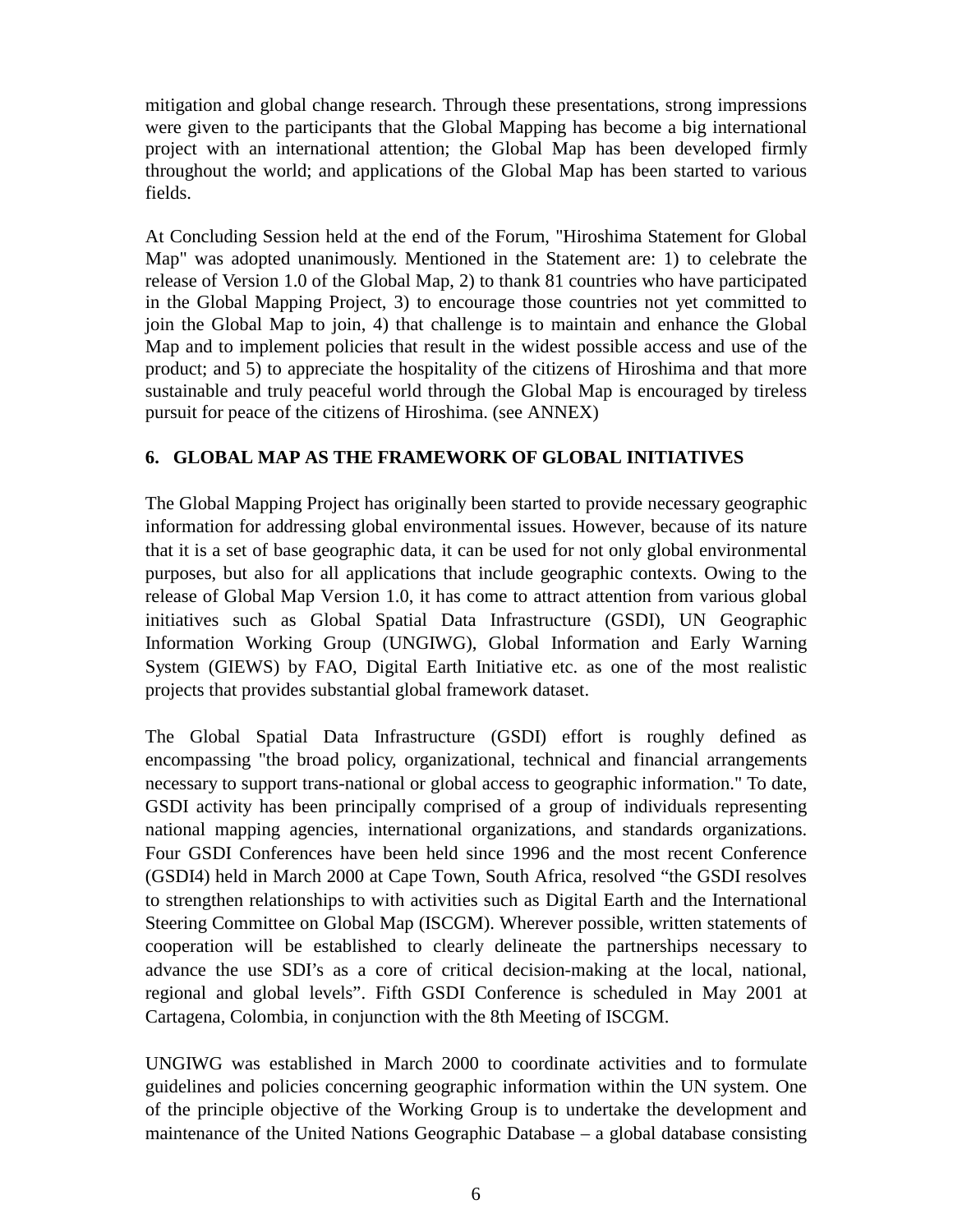of basic cartographic elements and toponymic information that would serve as a common geo-referenced framework on which information from various sources can be integrated for analysis. The ultimate goal of these initiatives is to make geographic information available to all UN staff for more efficient operations and better decision making. The first phase of the database initiative is to integrate existing global datasets from both within and outside the UN system. The substansive work of the Global Mapping Project will be an important contribution to the proposed database (Chow and Pinther, 2000). Global Mapping community looks at the UN Geographic Database Initiative as one of the major applications of the Global Map. Secretariat of ISCGM is closely communicating with UN Cartographic Section to establish a sound channel of cooperation.

Digital Earth has been, until recently an initiative led by the U.S. National Aeronautics and Space Administration(NASA), focusing upon the technology, applications, and organizational constructs needed to bring to life former Vice President Al Gore's vision of a "Digital Earth" in February 1998 for the future and the way citizens would interact with global information resources to better comprehend the complexity of our planet and our interactions with it.

Kline, Estes and Foresman (2000) stressed the importance of "synergy" of Global Mapping, GSDI and Digital Earth Initiative. They claimed that a " $C<sup>4</sup>$  challenge", communication, cooperation, coordination, and collaboration, are essential for all these efforts.

## **7. GLOBAL MAPPING PROJECT PHASE II**

Phase I of the Global Mapping Project was successfully completed in 2000. Global Map will be updated and upgraded in the next phase. One of the advantages of Global Mapping initiative is the big number of its participating organizations. This advantage makes it possible to assure reliability of the final product through proper verification implemented by each NMOs in the world.

Besides, recent progress in space technology gives us opportunity to revise global scale geographic datasets in more consistent way. MODIS sensor borne on TERRA satellite launched by NASA in December 1999 makes us possible to update GLCC dataset in 250m resolution. GLI sensor borne on ADEOS-2 satellite of National Space Development Agency of Japan (NASDA) planned to be launched soon is also expected to be used for GLCC update. SAR interferometry data obtained in SRTM conducted in February 2000 can be used to update GTOPO30 in higher resolution.

ISCGM is also discussing capability to include more data layers into GM specifications in the next phase. New layers under consideration are Landform classification, Watershed boundary and Plant ecosystem/Landform boundary.

8th ISCGM Meeting will be held on 25 May 2001 in Cartagena, Colombia focusing on outlining of the target, strategy and action plan for the Phase 2 of the Global Mapping Project. An enthusiastic discussion is expected at the Meeting.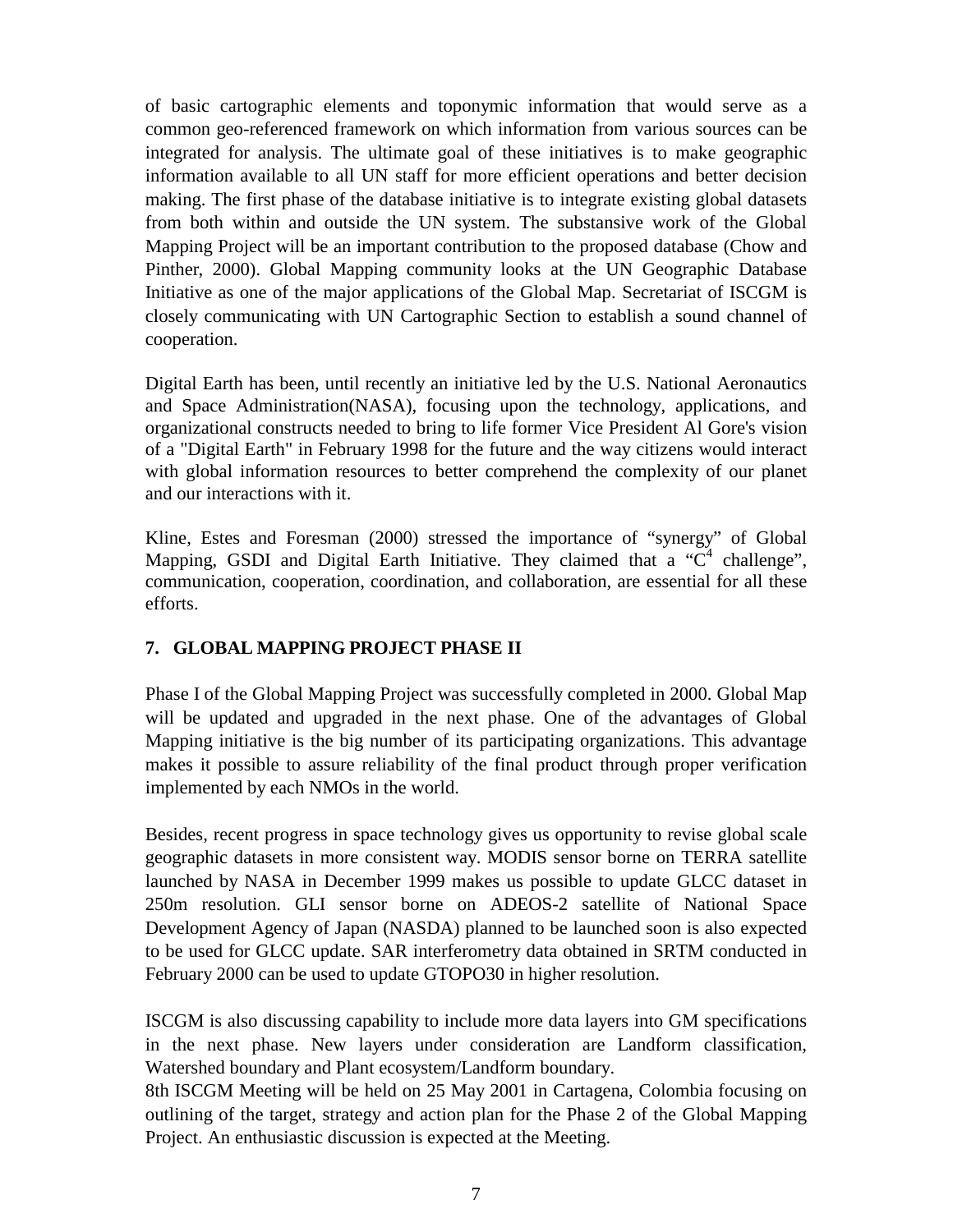#### **REFERENCES**

- Akiyama, M., Kidokoro, M., Hoshino, Y. and Une, H. (2001): Promotion of Global Map Project. *Paper submitted to the Seventh United Nations Regional Cartographic Conference for the Americas, E/CONF.93/INF.5.*
- Chow, A. L. K. and Pinther, M. (2000): Global Geographic Information for United Nations Operations. *Abstracts for Global Mapping Forum 2000,* 3p.
- Digital Earth: Home Page. *http://www.digitalearth.gov/*
- Fukushima, Y. (2000): Implementation of Global Mapping. *Bulletin of the Geographical Survey Institute,* 46, 17-31
- Global Spatial Data Infrastructure: Home Page. *http://www.gsdi.org/*
- International Steering Committee for Global Mapping:

Home Page. *http://www.iscgm.org/*

- Kline, K. D., Estes, J. E. and Foresman, T. W. (2000): Synergy: The Importance of Relationships. *Conference Papers and Presentations of 4th Global Spatial Data Infrastructure Conference. http://www.gsdi.org/capetown/program.htm/*
- Maruyama, H. (1998): History of Activities for Getting International Agreement on the Development of the Global Map. *Bulletin of the Geographical Survey Institute,* 44**,** 63-90.
- United Nations Cartographic Section: UNGIWG. *http://www.un.org/Depts/Cartographic/ungis/ungis.htm/*

## **CONTACT**

Hiroshi Une, Shozo Kajikawa and Akira Yaguchi Geographical Survey Institute (GSI), Japan Kitasato-1 Tsukuba 305-0811 **JAPAN** Tel. + 81 298 64 6911  $Fax + 81 298 64 6923$ Email: une@gsi-mc.go.jp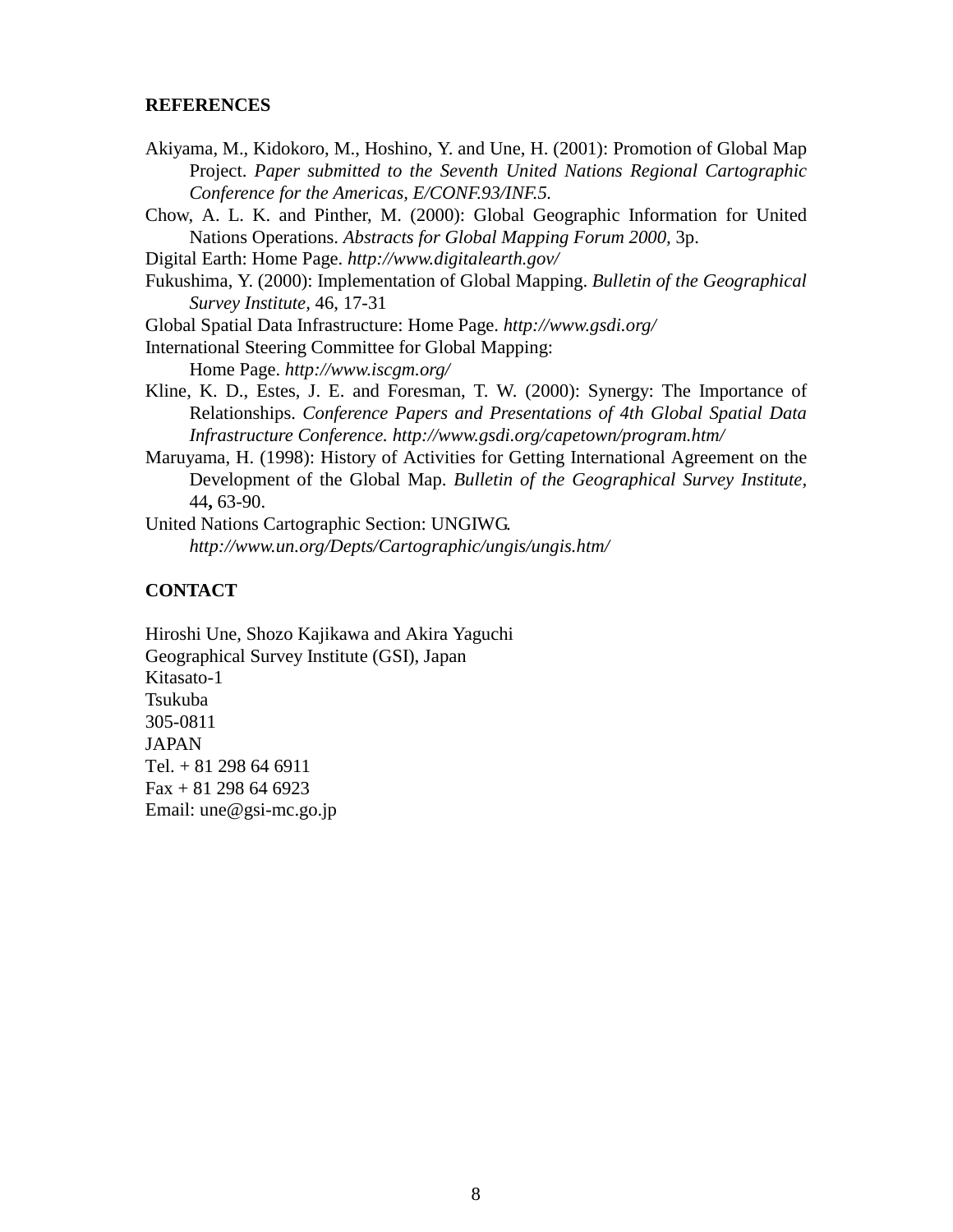

Global Map data of Japan, Sri Lanka, Thailand, Nepal and Laos are displayed. In the data, Land Cover layer and major vector<br>layers, such as Boundary, Drainage and Transportation are overlayed. Maps of respective countries,



**Fig. 2** Example of Output Image of Global Map Version 1.0